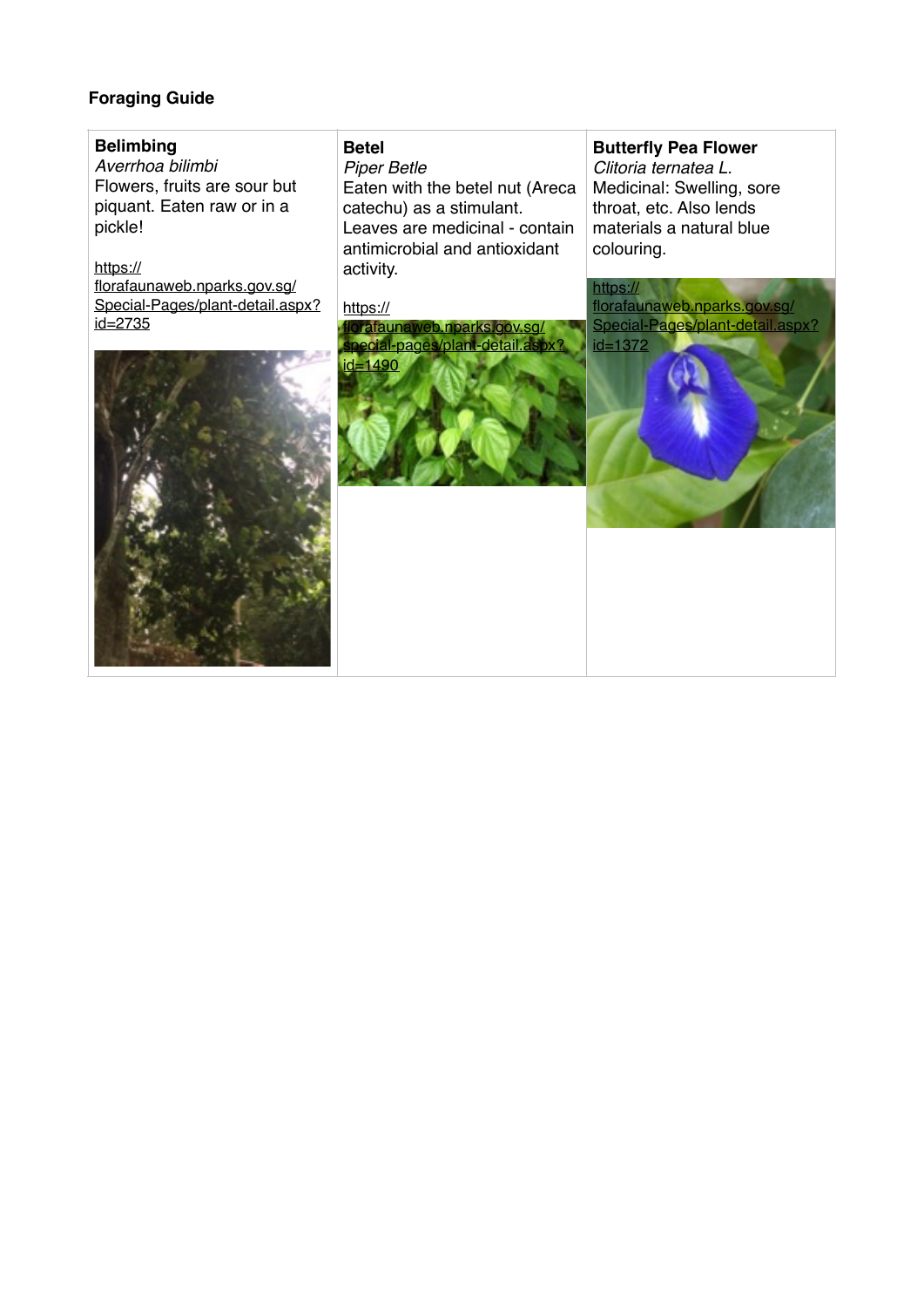## **Cashew**

*Anacardium occidentale* Cashew apple is normally eaten, and can be made into a jam or seeetmeat. Great for fermentation. The bark and nut oil can be used to treat corns, warts, ulcers.

#### $http://$



# **Asiatic Pennywort**

*Centella Asiatica*  Entire plant can be used for healing of wounds, burns, etc. Juice is drunk for cooling properties.

https:// florafaunaweb.nparks.gov.sg/ [Special-Pages/plant-detail.aspx?](https://florafaunaweb.nparks.gov.sg/Special-Pages/plant-detail.aspx?id=5347) id=5347



#### **Cempedak**

*Artocarpus integer (Thunb.) Merr.*

Not to be confused with jackfruit, the fruits and leaves are eaten - seeds can also be eaten after roasting or boiled.

https://

florafaunaweb.nparks.gov.sg/ [Special-Pages/plant-detail.aspx?](https://florafaunaweb.nparks.gov.sg/Special-Pages/plant-detail.aspx?id=3309) id=3309



**Climbing Wattle**  *Acacia Pennata L*

Known as cha - om in Thai, a legume frequently found in soups, curries, omelettes and stir fries. Pick the young shoots!

# **Chinese Violet**

*Asystasia gangetica ssp. micrantha (Nees) Ensermu* Leaves, stem and flower are eaten raw or blanched, or in a stirfry. Crunchy in texture. A related plant can be found on Koh Lon, with purple flowers: *Asystasia gangetica (L.)*

https:// florafaunaweb.nparks.gov.sg/ [Special-Pages/plant-detail.aspx?](https://florafaunaweb.nparks.gov.sg/Special-Pages/plant-detail.aspx?id=1705) id=1705



**Citronella** *Cymbopogon nardus*

Not to be confused with lemongrass, is used to produce an essential oil - and known to be a mosquito repellent.



[http://www.theplantlist.org/tpl1.1/](http://www.theplantlist.org/tpl1.1/record/ild-32837) record/ild-32837

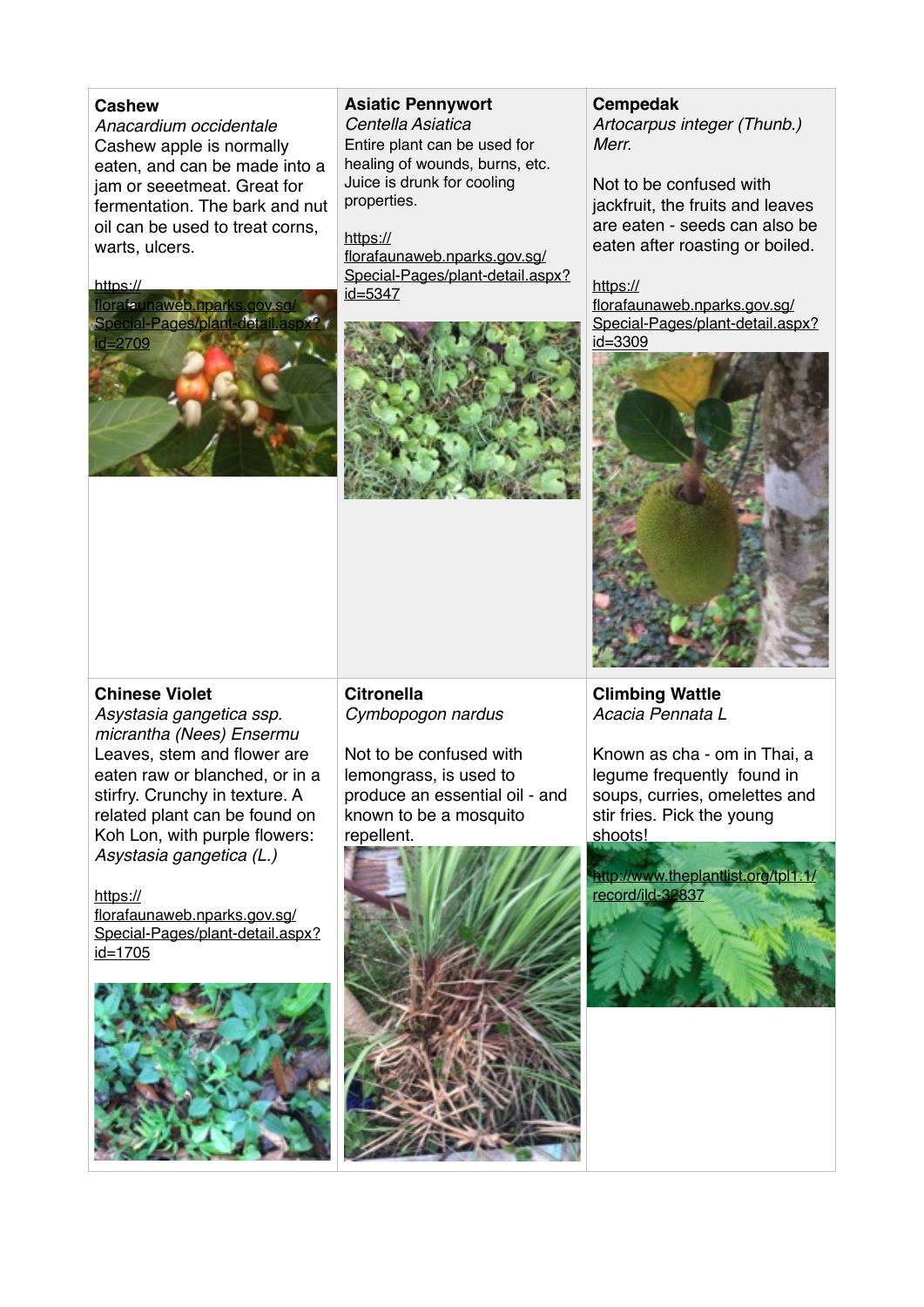**Coconut** *Cocos nucifera L.*

Terribly useful plant everything can be utilised! Enough said.

#### https://

florafaunaweb.nparks.gov.sg/ [Special-Pages/plant-detail.aspx?](https://florafaunaweb.nparks.gov.sg/Special-Pages/plant-detail.aspx?id=5618) id=5618



# **Cotton Fruit/ Santol** *Sandoricum koetjape*

Two varieties can be found in Southeast Asia, yellow and the red. Mild peachy taste, and apple like texture. Can be cooked, and eaten when slightly unripe. Plant has ant inflammatory effect.



# **Curry**

*"Murraya koenigii (L.) Spreng***.** Leaves and Berries can be eaten - fresh or when dried. Oil has antibacterial properties. https://

florafaunaweb.nparks.gov.sg/ [Special-Pages/plant-detail.aspx?](https://florafaunaweb.nparks.gov.sg/Special-Pages/plant-detail.aspx?id=2238) id=2238



# **Firefruit** *Unidentified*



## **Galangal**

*Achasma galanga* Spicy, and Floral, this root is commonly found in Southeast Asian cuisine. Leaves are incredibly aromatic and can be used as herbs.

#### https://

florafaunaweb.nparks.gov.sg/ [Special-Pages/plant-detail.aspx?](https://florafaunaweb.nparks.gov.sg/Special-Pages/plant-detail.aspx?id=1644)  $id = 1644$ 



**Beach Morning Glory** *Ipomoea pes-caprae* 

Found in sandy conditions, it is used as medicine for sting ray and stone fish stings.



https:// florafaunaweb.nparks.gov.sg/ [special-pages/plant-detail.aspx?](https://florafaunaweb.nparks.gov.sg/special-pages/plant-detail.aspx?id=1431) id=1431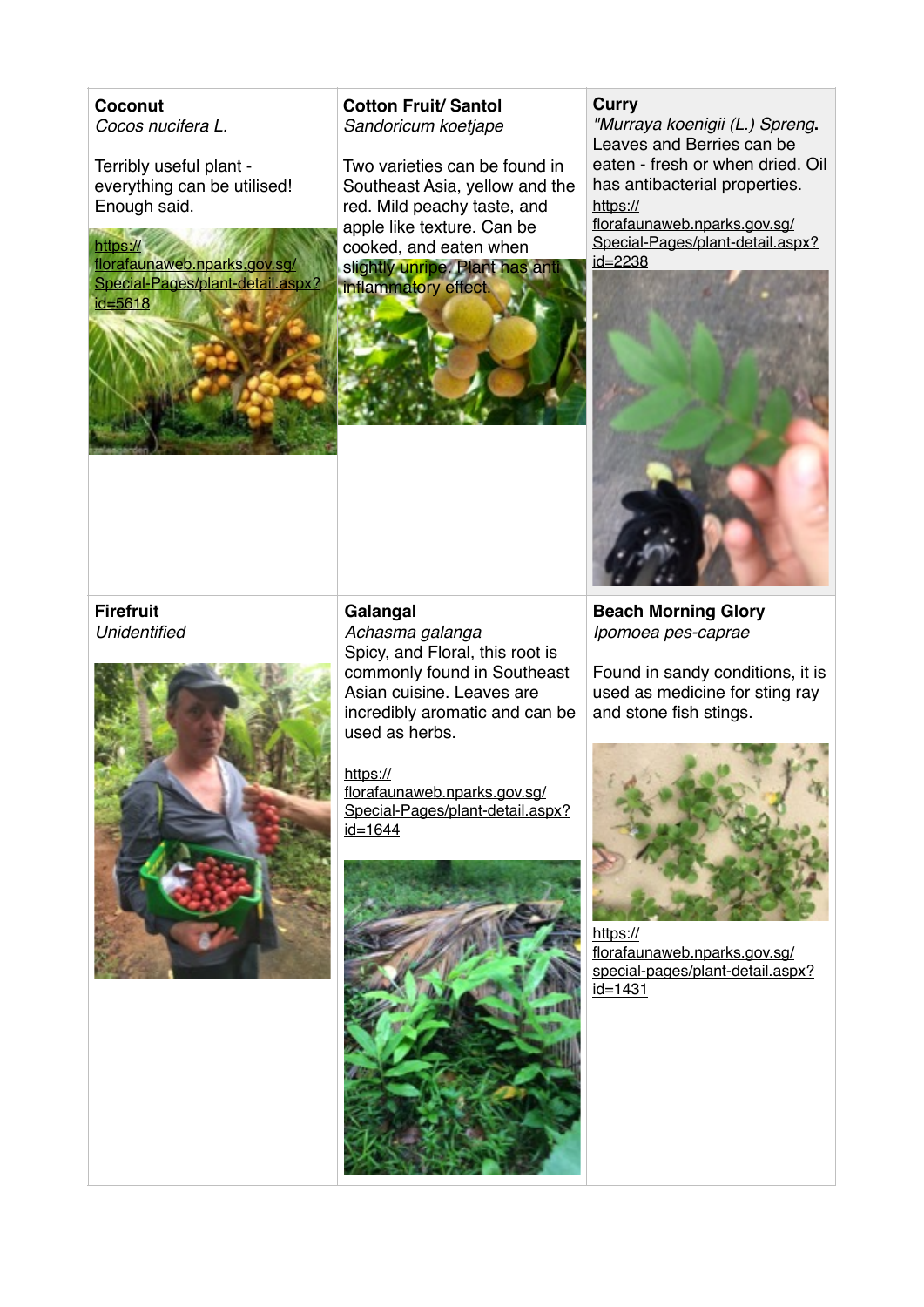#### **Ixora**

Fried as fritters (flowers). Also used as a root decoction for childbirth;

#### https://

florafaunaweb.nparks.gov.sg/ Special-Pages/Record-List.aspx? DataSourceIDNo=&Text=ixora&R [esultPage=20&display=Thumbnail](https://florafaunaweb.nparks.gov.sg/Special-Pages/Record-List.aspx?DataSourceIDNo=&Text=ixora&ResultPage=20&display=ThumbnailModeTem&sort=ScientificName&Status=ALL) ModeTem&sort=ScientificNam Status=ALL

## **Jambu/ Rose Apple**

Juice - floral complexities; Piquant, spongey when overripe. Eaten fresh or in a pickle

https://

florafaunaweb.nparks.gov.sg/ [Special-Pages/plant-detail.aspx?](https://florafaunaweb.nparks.gov.sg/Special-Pages/plant-detail.aspx?id=3161) id=3161



#### **Jackfruit**

*Artocarpus heterophyllus Lam.*

After boiling or roasting, the seed can be eaten. Jackfruit wood also has sedative properties. The ash, when burned with maize and coconut

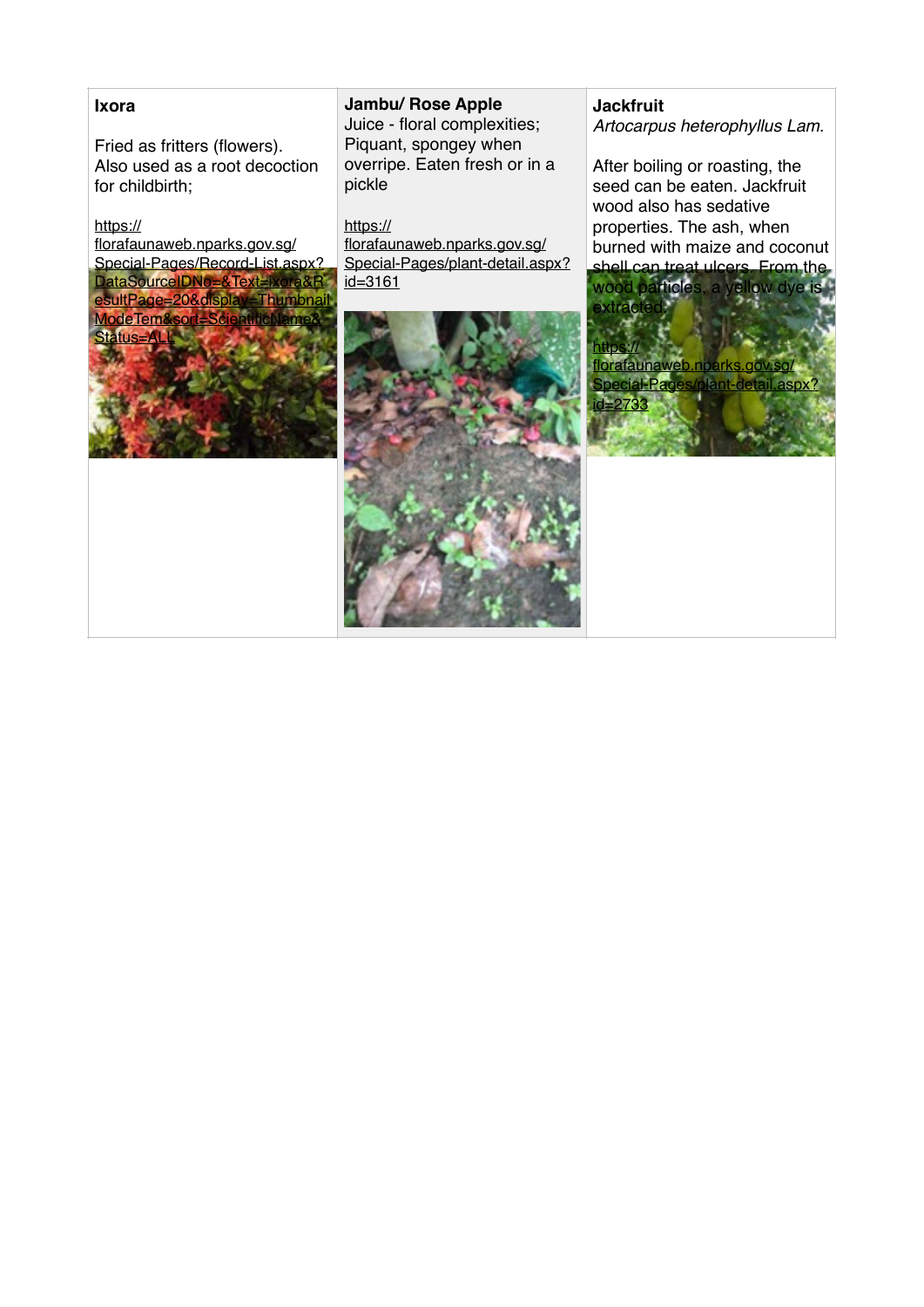**Lemongrass** *Cymbopogon citratus (DC.) Stapf*

Popular ingredient in Southeast Asian cuisine - used in medicine as well, where leaves are boiled to relieve cramps, and digestive problems.

#### https://

florafaunaweb.nparks.gov.sg/ [Special-Pages/plant-detail.aspx?](https://florafaunaweb.nparks.gov.sg/Special-Pages/plant-detail.aspx?id=1918)  $id = 1918$ 



**Mangosteen** *Garcinia mangostana* 

The rind is astringent, but produces a black coloring used in dyes. Flesh is cotton like and sweet.

https:// florafaunaweb.nparks.gov.sg/ [Special-Pages/plant-detail.aspx?](https://florafaunaweb.nparks.gov.sg/Special-Pages/plant-detail.aspx?id=2927) id=2927



#### **Moringa**

*Moringa oleifera Lamk* Slight herbaceous notes. A superfood!

https:// florafaunaweb.nparks.gov.sg/ [Special-Pages/plant-detail.aspx?](https://florafaunaweb.nparks.gov.sg/Special-Pages/plant-detail.aspx?id=3034) id=3034

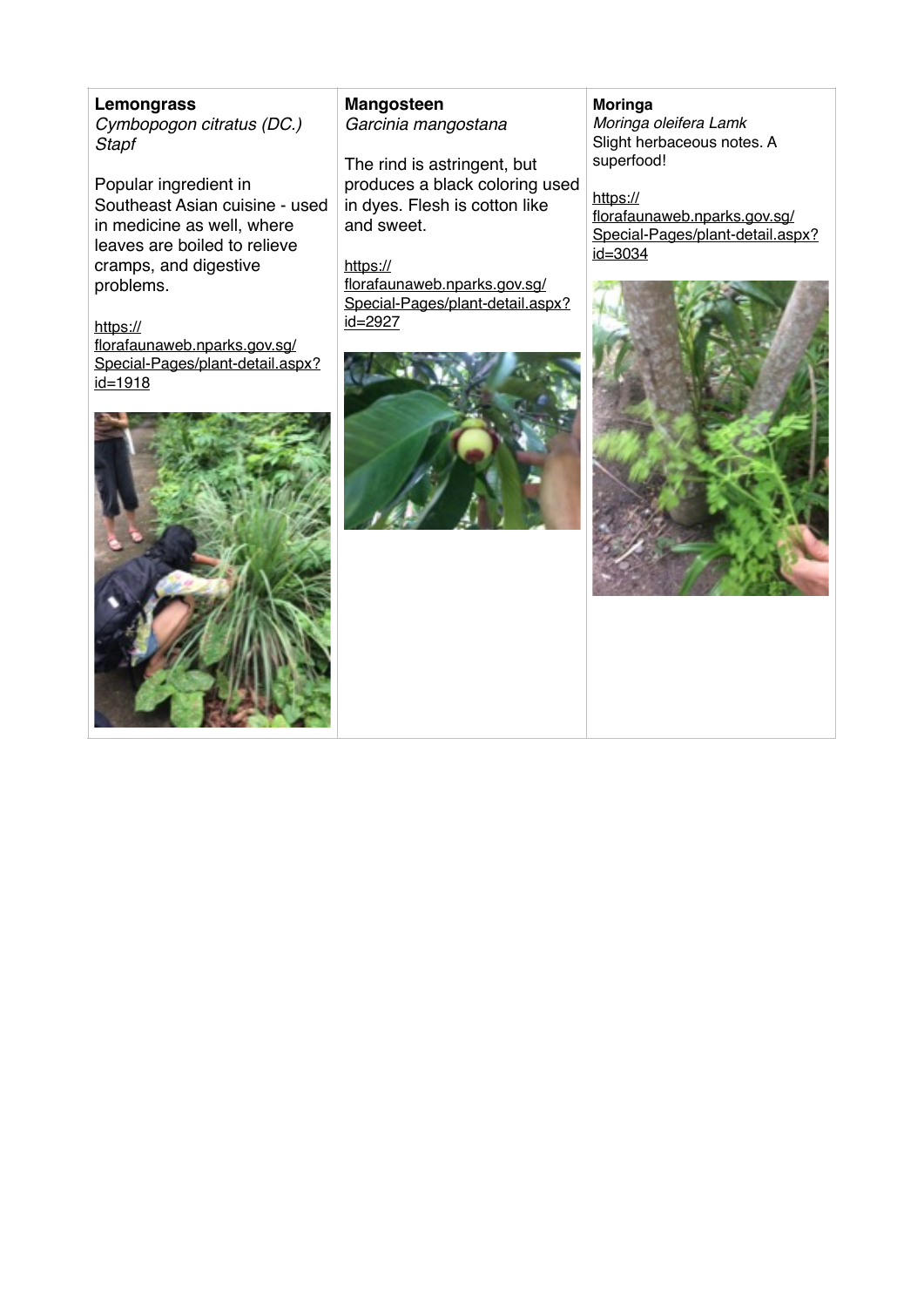# **Melinjo** *Gnetum gnomon*

Seeds are typically used in the production of melinjo crackers. Highly addictive! The young leaves can be eaten steamed, while the sap is also drinkable.

#### **Neem**

*Azadirachta indica A. Juss.* Leaves and seeds are used as medicine; to produce an oil; can be used as fertiliser or pesticides as well. Similar to *Azadirachta excelsa*

https:// florafaunaweb.nparks.gov.sg/ [Special-Pages/plant-detail.aspx?](https://florafaunaweb.nparks.gov.sg/Special-Pages/plant-detail.aspx?id=2738) id=2738



Contains anti - microbial properties - brewed into a tea to relieve heatiness, treat fever, cough and bronchitis. Do not eat plant raw!

https://

florafaunaweb.nparks.gov.sg/ [Special-Pages/plant-detail.aspx?](https://florafaunaweb.nparks.gov.sg/Special-Pages/plant-detail.aspx?id=2524) id=2524



https:// florafaunaweb special-pages/plant-detail.as id=2942

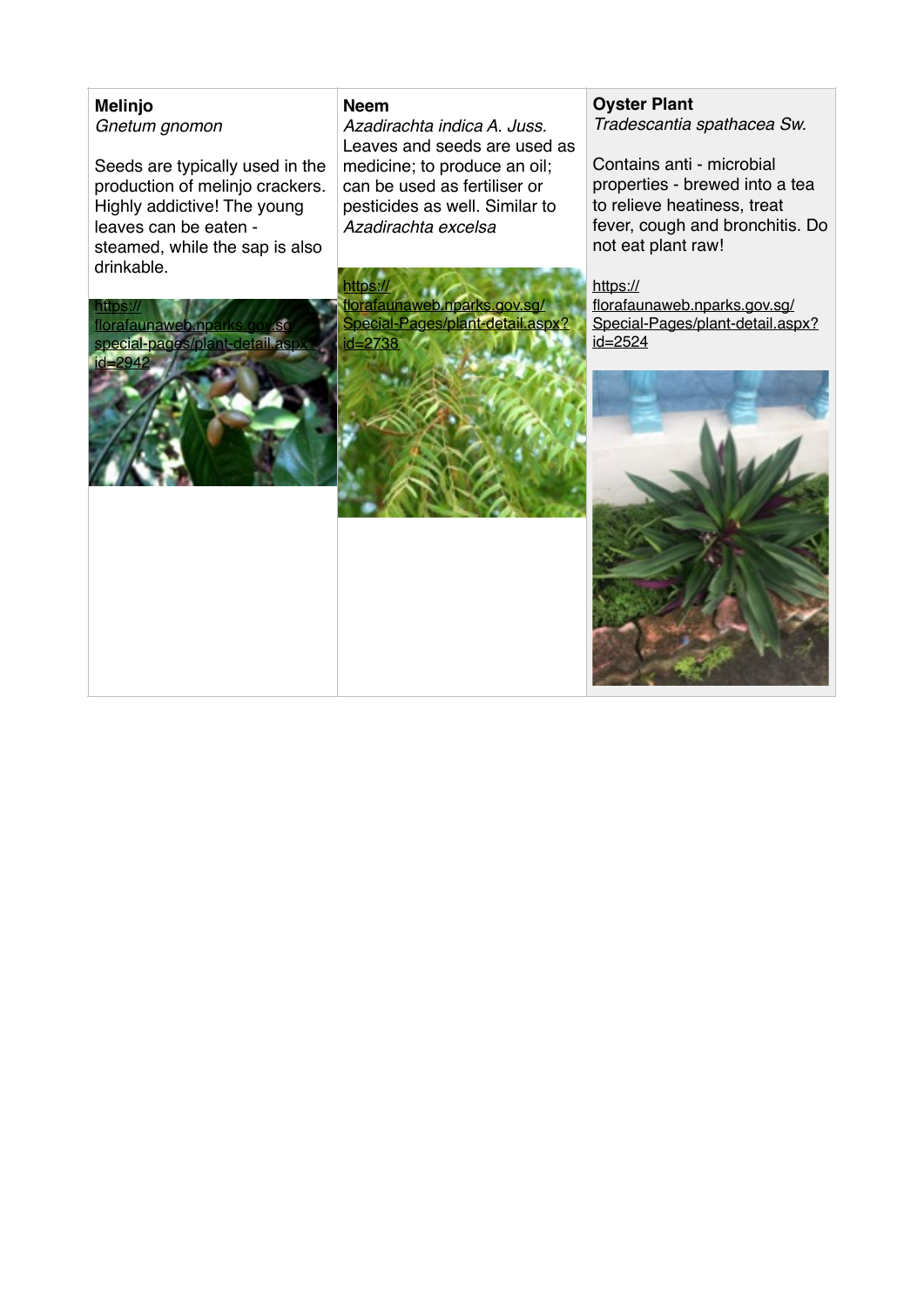# **Pandan** *Pandanus amaryllifolius Roxb.*

Leaves and juice are commonly used for natural green coloring, and are aromatic in flavour. A common ingredient in Southeast Asian desserts.

## https://

florafaunaweb.nparks.gov.sg/ [Special-Pages/plant-detail.aspx?](https://florafaunaweb.nparks.gov.sg/Special-Pages/plant-detail.aspx?id=2299) id=2299



**Pineapple (Red?)** *Ananas bracteatus*

http:// [theworldwidevegetables.weebly.c](http://theworldwidevegetables.weebly.com/ananas-bracteatus-red-pineapple.html) om/ananas-bracteatus-redpineapple.html



**Red Hibiscus** *Hibiscus rosa - sinensis*

The edible flowers are used in salads, and can be used to provide natural coloring.

https:// florafaunaweb.nparks.gov.sg/ [Special-Pages/plant-detail.aspx?](https://florafaunaweb.nparks.gov.sg/Special-Pages/plant-detail.aspx?id=2095)  $id = 2095$ 

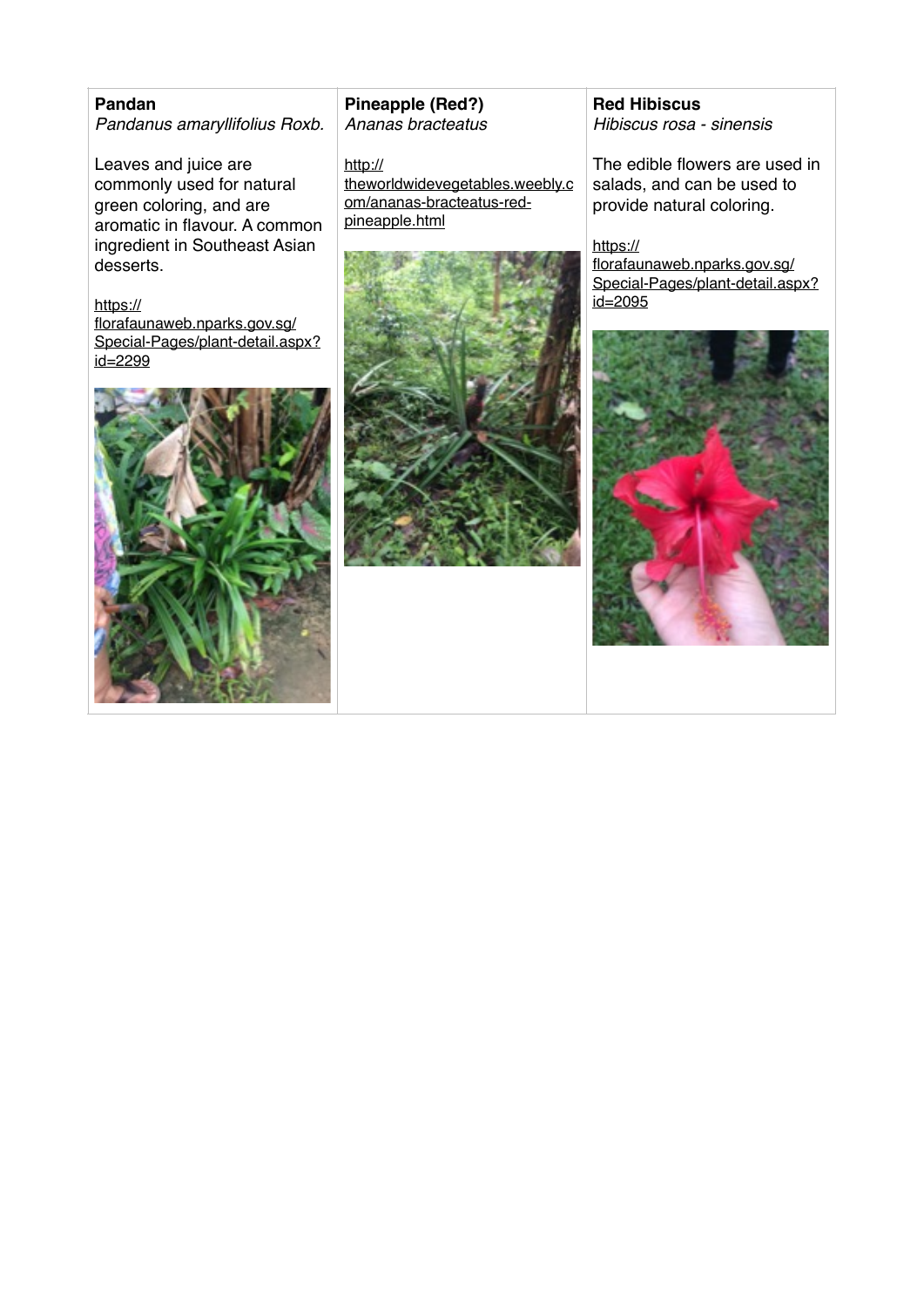# **Siamese rough bush**

*Streblue Asper Lour, khoi, serut, and toothbrush tree* 

Used in traditional papermaking, as toothbrushes, and as sandpaper for wood works. Plant can treat leprosy, toothache, and cancer. [http://www.theplantlist.org/tpl1.1/](http://www.theplantlist.org/tpl1.1/record/tro-50064863) record/tro-50064863

### **Shinybush**

*Peperomia pellucida (L.)* Coriander, Soap like in flavour. Used in medicine for headache, abdominal pain, bleeding; Can be blanched or eaten raw.

https://

florafaunaweb.nparks.gov. [Special-Pages/plant-detail.aspx?](https://florafaunaweb.nparks.gov.sg/Special-Pages/plant-detail.aspx?id=5557) id=5557

# **Skunk Vine** Paederia foetida **- Khao Yam**

Strong flavor, mixed with grated coconut and spices. Smell disappears when leaves are cooked. https:// florafaunaweb.npa af-pages/plant





*Stenochlaena palustris (Burm f.) Bedd* 



**Taro** *Colocasia esculenta (L.) Schott*

The leaves and corms can be eaten after being cooked. They should not be eaten raw, because they contain toxic calcium oxalate which is destroyed during the cooking process. **Wild taro has to be foraged with caution! There are also poisonous varieties found in Koh Lon**

#### https://

florafaunaweb.nparks.gov.sg/ [Special-Pages/plant-detail.aspx?](https://florafaunaweb.nparks.gov.sg/Special-Pages/plant-detail.aspx?id=1835) id=1835

**Tapioca**  *Manihot esculenta Crantz*

High in Starch content, Cereal like, mild nuts. Boiled root juice is used for burns, bark is anti rheumatic

https://

florafaunaweb.nparks.gov.sg/ Special-Pages/plant-detail.aspx id=2210